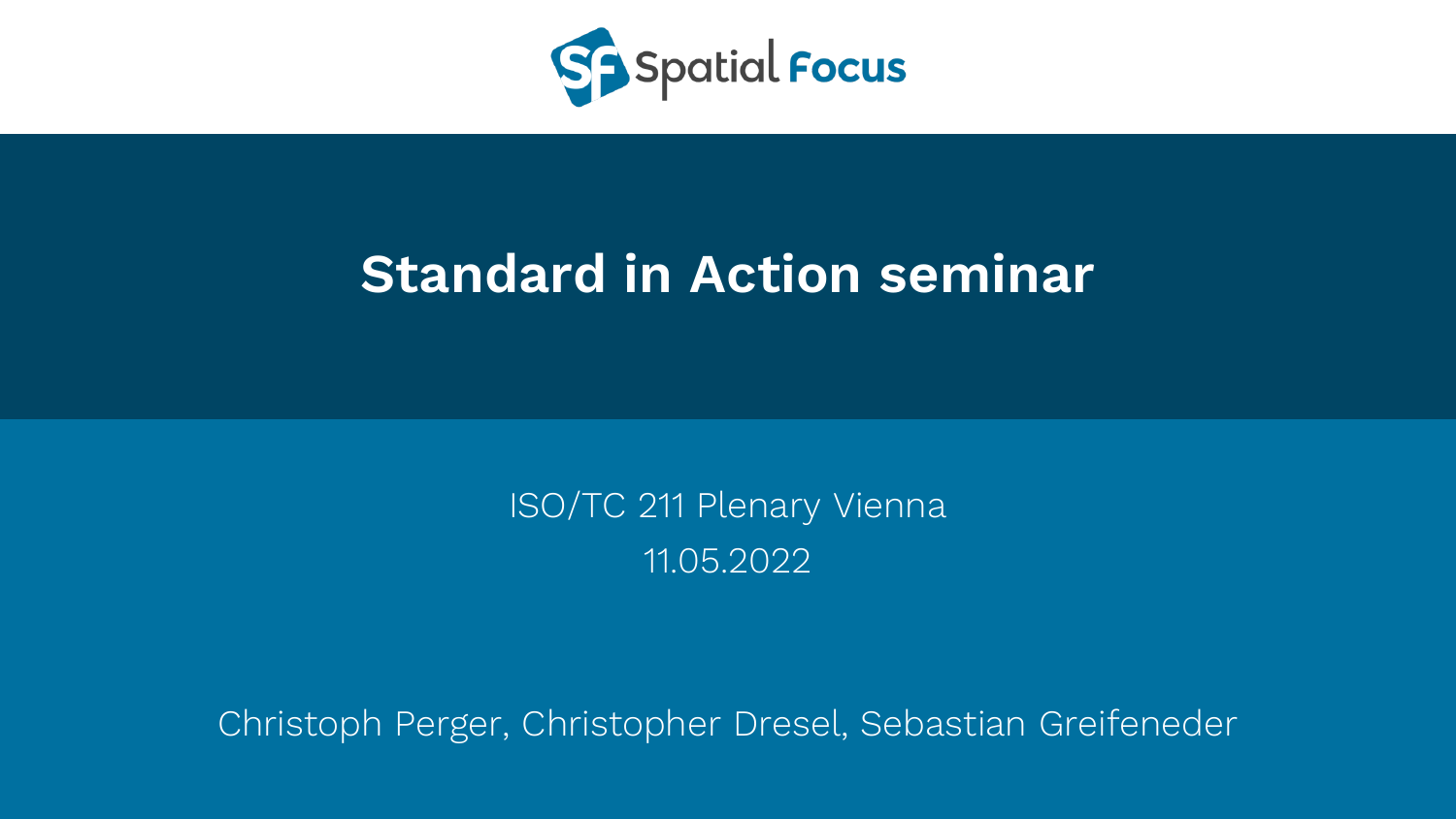# Spatial Focus

#### • Founded in 2015

- Based in Vienna
- Combining software development and geospatial know-how

## *Consulting*

Providing our expertise in the field of GIS, EO, Big (Geo-)Data, and software development

## **Mobile Apps**

Developing stunning, reliable, state-of-the-art cross-platform mobile apps

#### **Web Solutions**

Creating modern, cloudfirst, intuitive, secure back- and frontend solutions

## **Modeling**

(Geo-)Data modeling based on established ISO, OGC, and industry standards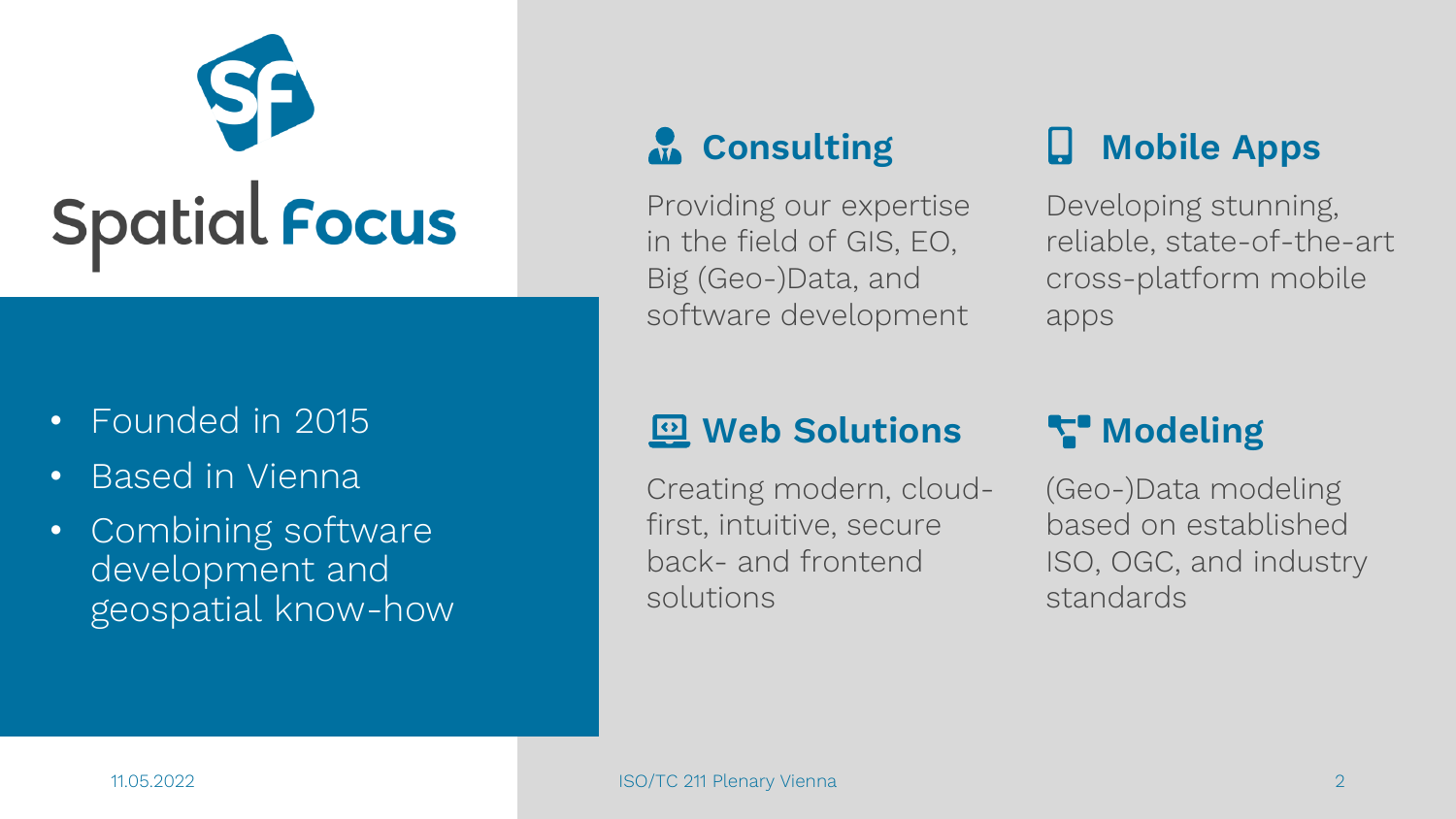## **SDI-as-a-Service**

Scalable and fault-tolerant Spatial Data Infrastructure

#### Zero configuration, no code, cloud-hosted.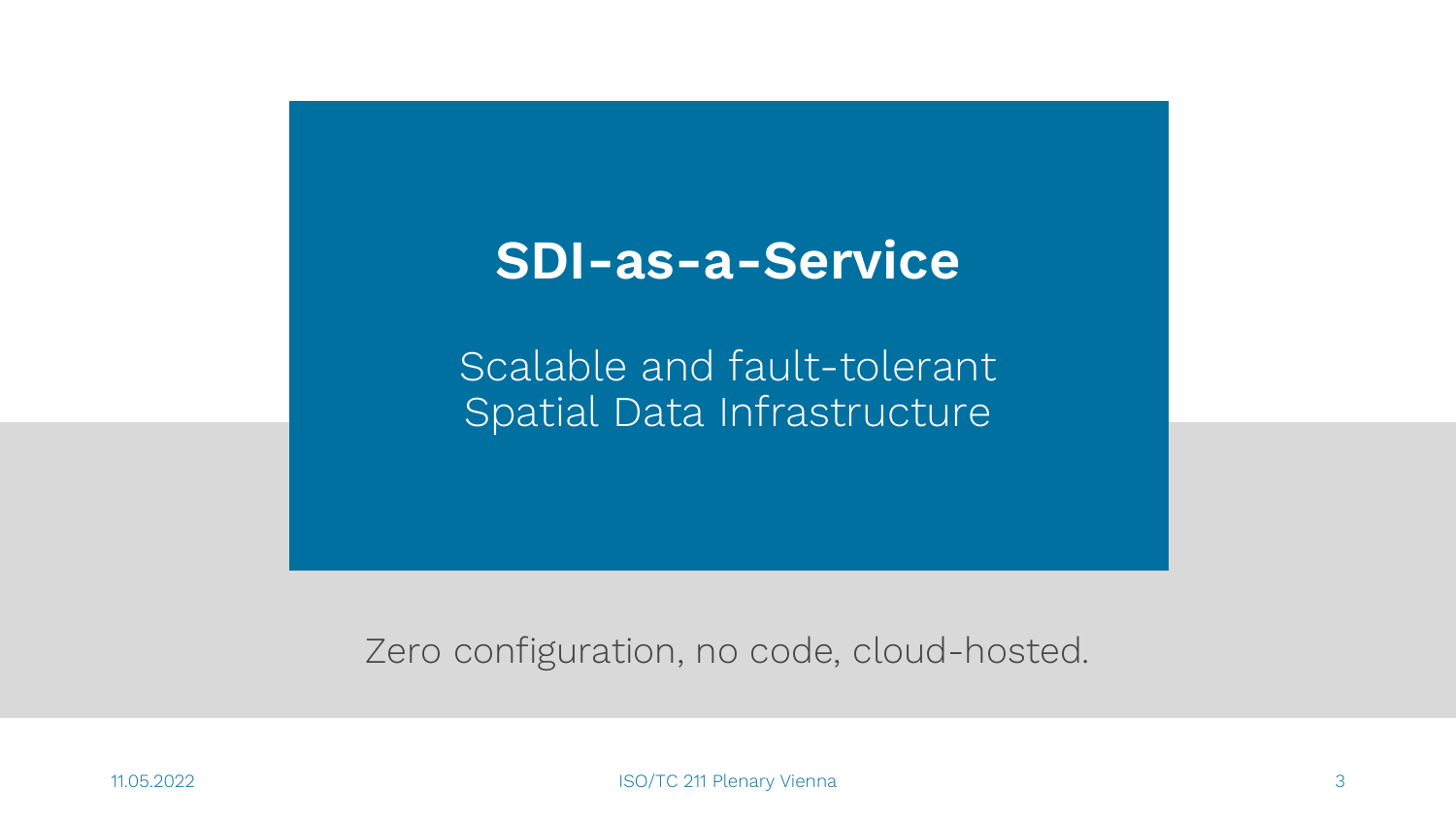## **Typical GIS project requirements**

- Website
- Geodata Catalog
- Interactive Maps
- Hosting
- Data Access
- Automated Workflows

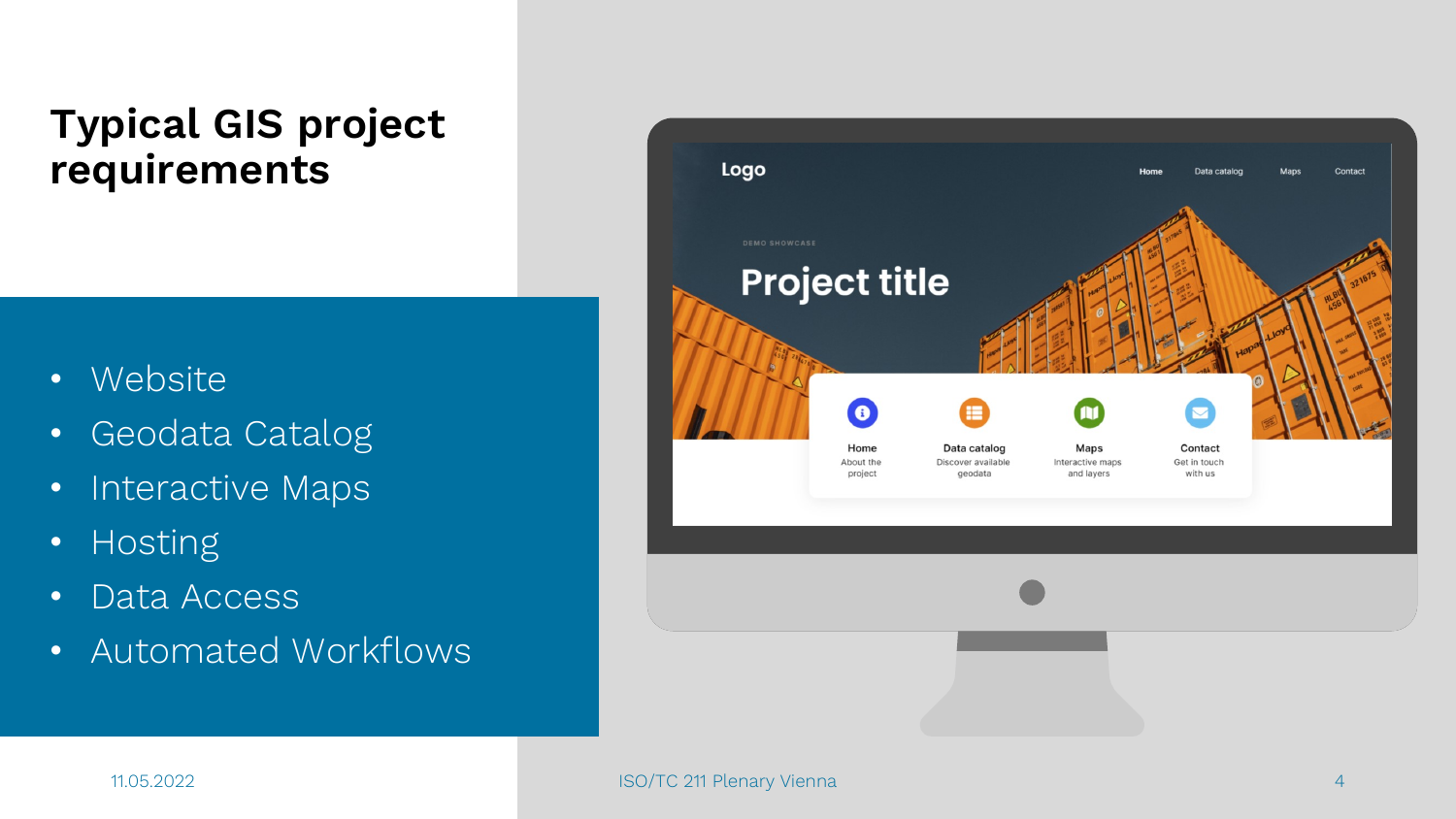#### **Feature overview**

automation extensibility open standards scalability open-source tools security interoperability modularity **containerization** 

- Viewing, downloading and publishing services
- Fully interoperable with standard GIS-tools
- Admin interface for workflows
- Monitoring-Dashboard
- Extensible and modular architecture
- CMS for managing webpages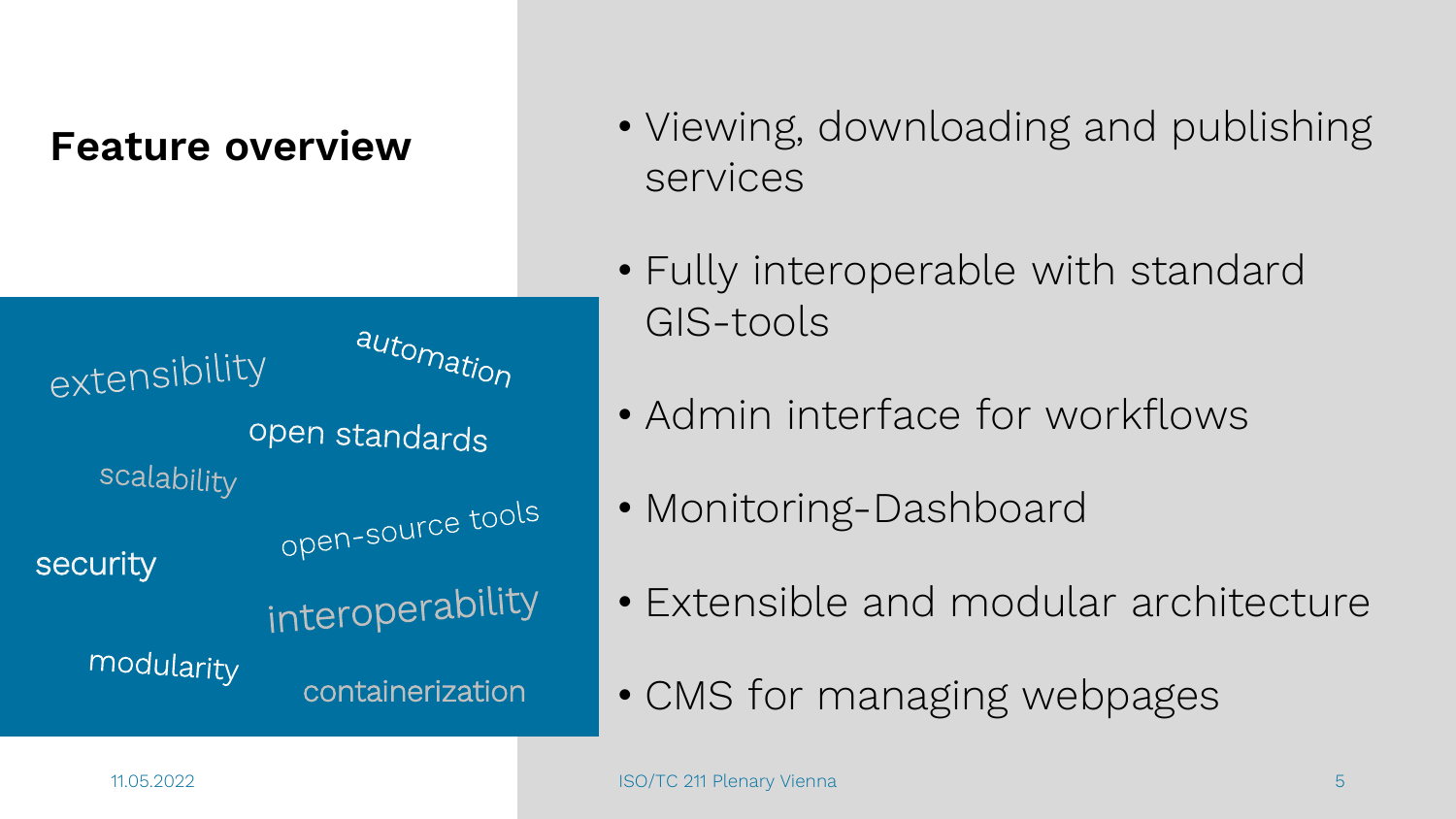## **Scalable and fault-tolerant Spatial Data Infrastructure**

#### **SDI-as-a-Service**



Choose the modules you need, and you are ready to go.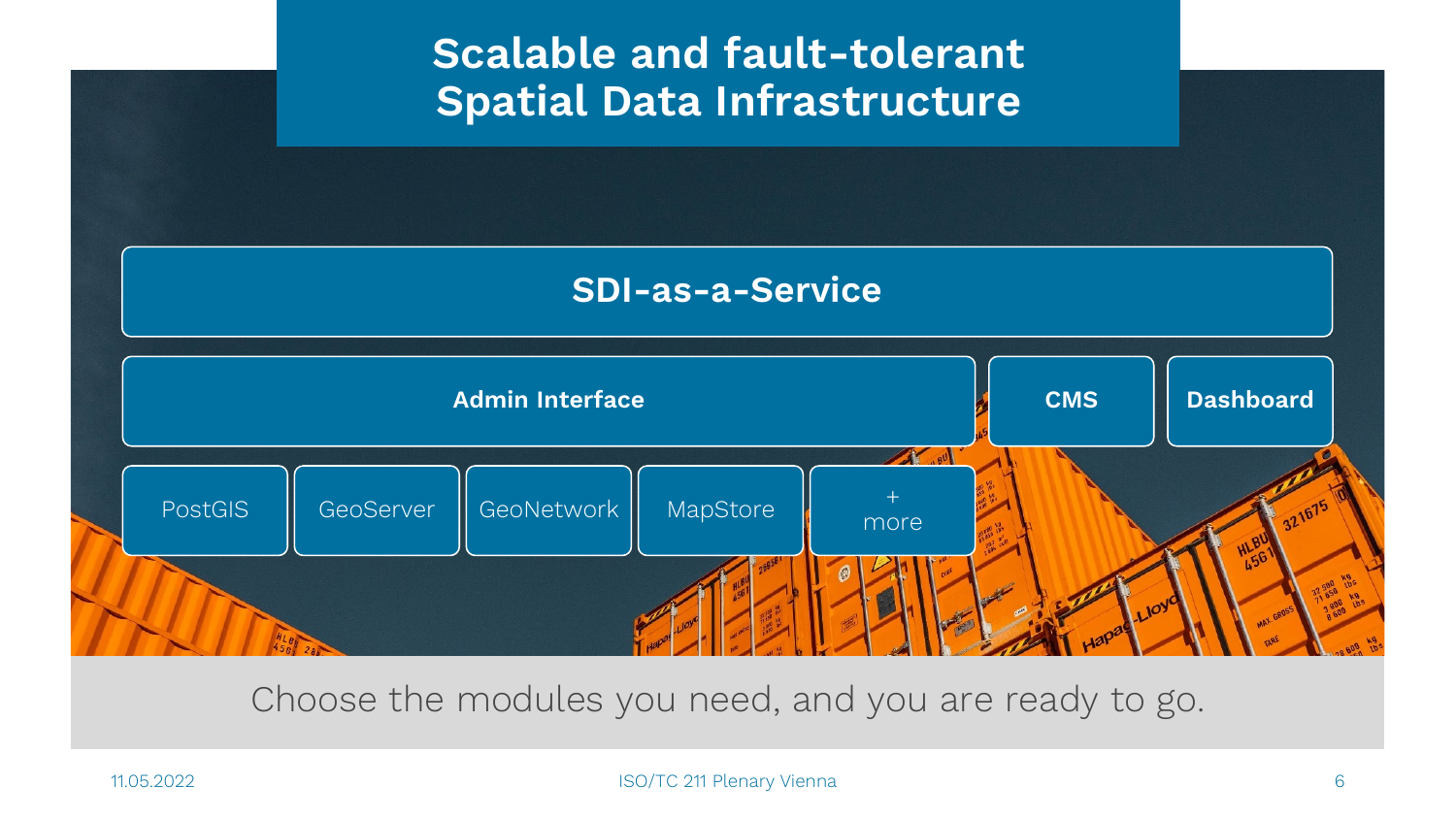## **Feature Roadmap**

- Integration of additional modules
- Automation of more GIS workflows
- Graph Data Web-GIS integration (GKG-INC - Geographic-Knowledge-Graph Information-Navigation-Client)